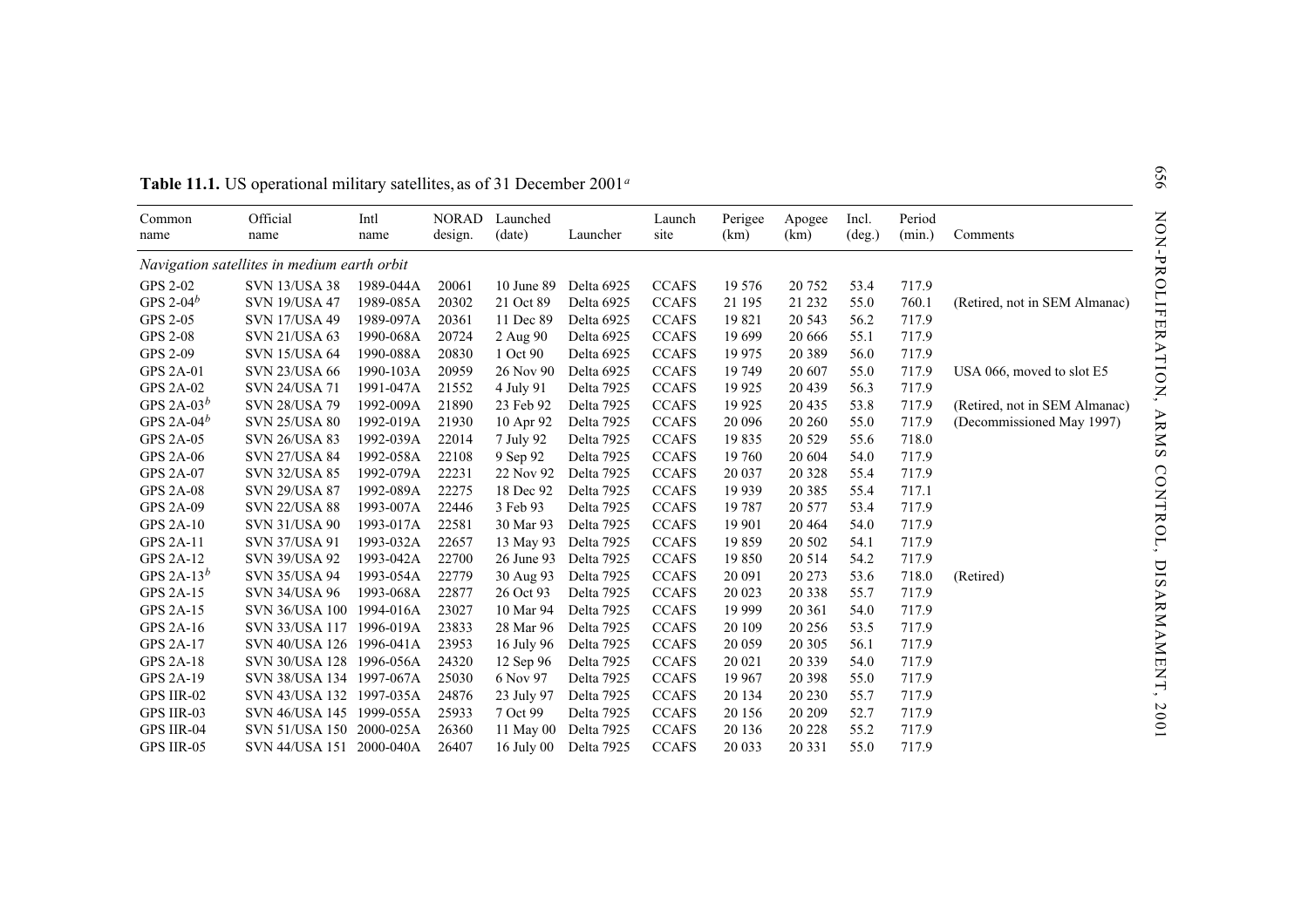| GPS IIR-06                | SVN 41/USA 154 2000-071A                         |           | 26605 | 10 Nov 00  | Delta 7925    | <b>CCAFS</b> | 20 121   | 20 24 3  | 55.3 | 717.9  |                                |
|---------------------------|--------------------------------------------------|-----------|-------|------------|---------------|--------------|----------|----------|------|--------|--------------------------------|
| GPS IIR-07                | SVN 54/USA 156 2001-004A                         |           | 26690 | 30 Jan 01  | Delta 7925    | <b>CCAFS</b> | 20 12 1  | 20 244   | 55.1 | 717.9  | Replacing USA 066              |
|                           | Communications satellites in elliptical orbit    |           |       |            |               |              |          |          |      |        |                                |
| SDS II-1 $^c$             | <b>USA 40</b>                                    | 1989-061B | 20167 | 8 Aug 89   | <b>STS</b>    | $_{\rm KSC}$ | 500      | 39 850   | 63.4 | 717.7  | Prob. replaced by USA 137      |
| SDS II-2 $c$              | <b>USA 89</b>                                    | 1992-086B | 22518 | 2 Dec 92   | <b>STS 53</b> | <b>KSC</b>   | 500      | 39 850   | 63.4 | 717.7  | Prob. replaced by USA 162      |
| SDS II-3                  | <b>USA 125</b>                                   | 1996-038A | 23945 | 3 July 96  | Titan IVA     | <b>CCAFS</b> | 500      | 39 850   | 63.4 | 717.7  |                                |
| SDS III-1                 | <b>USA 137</b>                                   | 1998-005A | 25148 | 29 Jan 98  | Atlas IIA     | <b>CCAFS</b> | 500      | 39850    | 63.4 | 717.7  | + COBRA BRASS (Capricorn)      |
| SDS III-2                 | <b>USA 162</b>                                   | 2001-046A | 26948 | 10 Oct 01  | Atlas 2AS     | <b>CCAFS</b> | 500      | 39 850   | 63.4 | 717.7  | + COBRA BRASS (Aquila)         |
| <b>SLDCOM1</b>            | <b>USA 59</b>                                    | 1990-050A | 20641 | 8 June 90  | Titan IV      | <b>VAFB</b>  | 1 200    | 1 200    | 61.0 | 109.4  |                                |
| SLDCOM <sub>2</sub>       | <b>USA 72</b>                                    | 1991-076A | 21775 | 8 Nov 91   | Titan IV      | <b>VAFB</b>  | 1 200    | 1 200    | 61.0 | 109.4  |                                |
| SLDCOM <sub>3</sub>       | <b>USA 119</b>                                   | 1996-029A | 23893 | 12 May 96  | Titan IV      | <b>VAFB</b>  | 1 200    | 1 200    | 61.0 | 109.4  |                                |
|                           | Communications satellites in geostationary orbit |           |       |            |               |              |          |          |      |        |                                |
| LES $9c$                  | $\ddot{\phantom{0}}$                             | 1976-023B | 8747  | 15 Mar 76  | Titan 3C      | <b>CCAFS</b> | 35 745   | 35 825   | 17.0 |        | Lincoln Experimental Satellite |
| FLTSAT 4 <sup>c</sup>     | $\ddotsc$                                        | 1980-087A | 12046 | 31 Oct 80  | Atlas         | <b>CCAFS</b> | 35 681   | 35 894   | 12.3 | 1436.0 | 172°E, Pacific, spare          |
| FLTSAT $7c$               | <b>USA 20</b>                                    | 1986-096A | 17181 | 5 Dec 86   | Atlas         | <b>CCAFS</b> | 35 766   | 35 809   | 4.9  | 1436.1 | 100°W, CONUS, spare            |
| FLTSAT 8 <sup>c</sup>     | <b>USA 46</b>                                    | 1989-077A | 20253 | 25 Sep 89  | Atlas-G       | <b>CCAFS</b> | 35 770   | 35 792   | 2.6  | 1435.9 | 23°W, Atlantic, spare          |
| UFO $02c$                 | <b>USA 95</b>                                    | 1993-056A | 22787 | 3 Sep 93   | Atlas I       | <b>CCAFS</b> | 35 166   | 36 409   | 2.8  | 1436.0 | 74°E, Indian Ocean, spare      |
| <b>UFO 03</b>             | <b>USA 104</b>                                   | 1994-035A | 23132 | 24 June 94 | Atlas I       | <b>CCAFS</b> | 35 7 7 5 | 35 799   | 2.8  | 1436.1 | $80^{\circ}$ W                 |
| UFO 04 EHF                | <b>USA 108</b>                                   | 1995-003A | 23467 | 29 Jan 95  | Atlas II      | <b>CCAFS</b> | 35 762   | 35 7 7 4 | 3.3  | 1435.2 | $2^{\circ}E$                   |
| UFO 05 EHF                | <b>USA 111</b>                                   | 1995-027A | 23589 | 31 May 95  | Atlas II      | <b>CCAFS</b> | 35 767   | 35 808   | 3.4  | 1436.0 | $76^{\circ}E$                  |
| UFO 06 EHF                | <b>USA 114</b>                                   | 1995-057A | 23696 | 22 Oct 95  | Atlas II      | <b>CCAFS</b> | 35 7 7 5 | 35 799   | 3.5  | 1436.0 | $104^{\circ}$ W                |
| UFO 07 EHF                | <b>USA 127</b>                                   | 1996-042A | 23967 | 25 July 96 | Atlas II      | <b>CCAFS</b> | 35 770   | 35 805   | 3.7  | 1436.1 | 108°W                          |
| <b>UFO 08 GBS</b>         | <b>USA 138</b>                                   | 1998-016A | 25258 | 16 Mar 98  | Atlas II      | <b>CCAFS</b> | 35 770   | 35 792   | 5.2  | 1435.9 | $44^{\circ}$ W                 |
| UFO 09 GBS                | <b>USA 140</b>                                   | 1998-058A | 25501 | 20 Oct 98  | Atlas II      | <b>CCAFS</b> | 35 770   | 35 805   | 5.6  | 1436.0 | $132^{\circ}$ W                |
| UFO 10 GBS                | <b>USA 146</b>                                   | 1999-063A | 25967 | 24 Nov 99  | Atlas II      | <b>CCAFS</b> | 35 772   | 35 802   | 4.6  | 1436.1 | $79^{\circ}E$                  |
| DSCS III B- $5c$          | <b>USA 12/F3</b>                                 | 1985-092A | 16115 | 3 Oct 85   | <b>STS 51</b> | $_{\rm KSC}$ | 35 786   | 35 786   | 0.0  | 1436.1 | 150°W, W. Pacific Residual #1  |
| DSCS III A-2 <sup>c</sup> | <b>USA 44/F4</b>                                 | 1989-069B | 20203 | 4 Sep 89   | Titan 34D     | <b>CCAFS</b> | 35 786   | 35 786   | 0.0  | 1436.1 | 130°W, E. Pacific Residual     |
| DSCS III B-14 $c$         | <b>USA 78/F5</b>                                 | 1992-006A | 21873 | 11 Feb 92  | Atlas II      | <b>CCAFS</b> | 35 786   | 35 786   | 0.0  | 1436.1 | 45°W, W. Atlantic Residual     |
| DSCS III B-12             | <b>USA 82/F6</b>                                 | 1992-037A | 22009 | 2 July 92  | Atlas II      | <b>CCAFS</b> | 35 786   | 35 786   | 0.0  | 1436.1 | 60°E, Indian Ocean             |
| DSCS III B-9 $^c$         | <b>USA 93/F7</b>                                 | 1993-046A | 22719 | 19 July 93 | Atlas II      | <b>CCAFS</b> | 35 786   | 35 786   | 0.0  | 1436.1 | 180°E, W. Pacific Residual #2  |
| DSCS III B- $10c$         | <b>USA 97/F8</b>                                 | 1993-074A | 22915 | 28 Nov 93  | Atlas II      | <b>CCAFS</b> | 35 786   | 35 786   | 0.0  | 1436.1 | 57°E, Indian Ocean Residual    |
| <b>DSCS III B-7</b>       | <b>USA 113/F9</b>                                | 1995-038A | 23628 | 31 July 95 | Atlas IIA     | <b>CCAFS</b> | 35 786   | 35 786   | 0.0  | 1436.1 | 52°W, W. Atlantic              |
| DSCS III B-13             | <b>USA 135/F10</b>                               | 1997-065A | 25019 | 24 Oct 97  | Atlas IIA     | <b>CCAFS</b> | 35 786   | 35 786   | 0.0  | 1436.1 | 135°W, E. Pacific              |

THE MILITARY USES OF OUTER SPACE THE MILITARY USES OF OUTER SPACE 657

657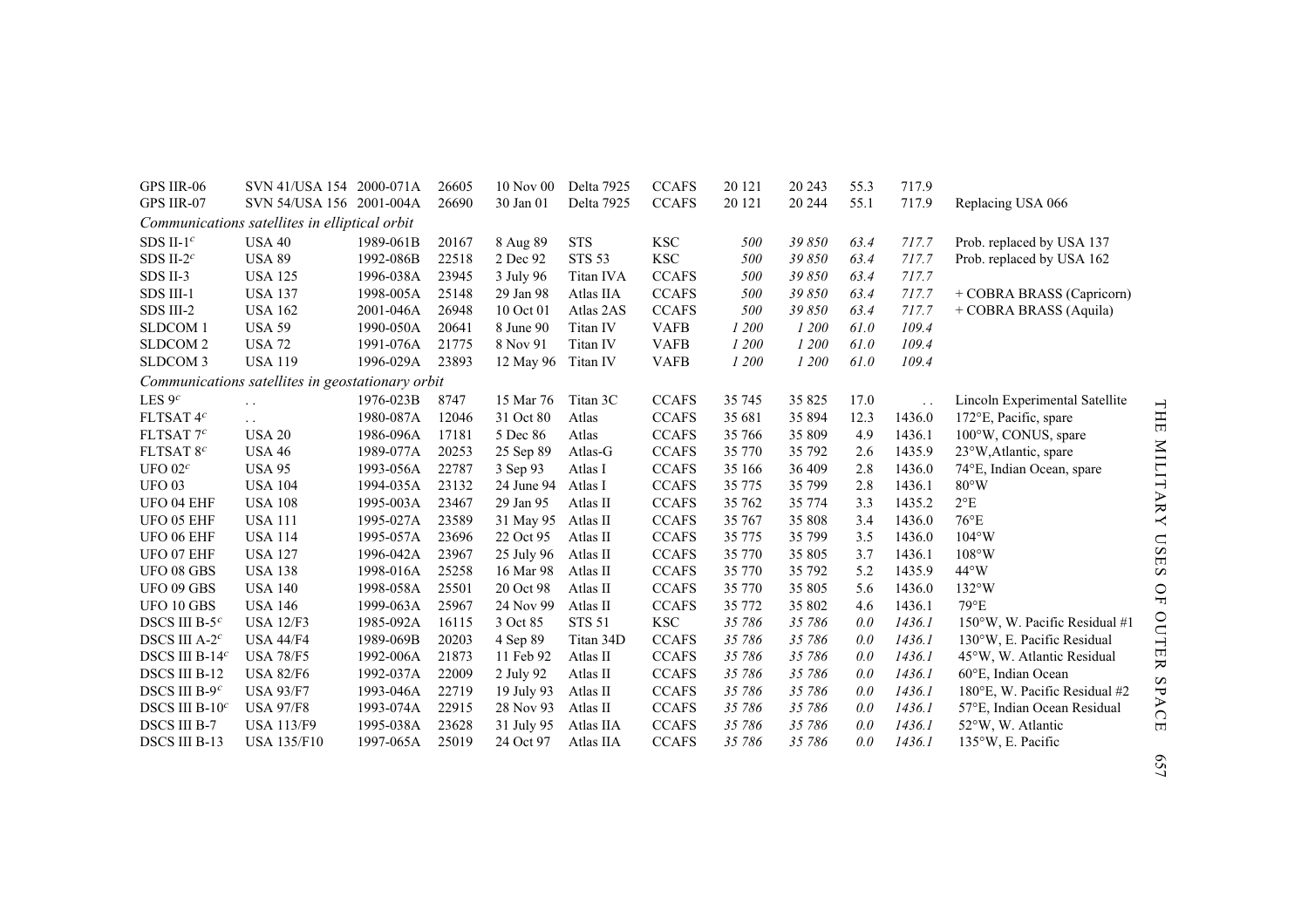|                                    | Official                                        |              | <b>NORAD</b> | Launched  |               |                |                 |                |                          | Period |                              |
|------------------------------------|-------------------------------------------------|--------------|--------------|-----------|---------------|----------------|-----------------|----------------|--------------------------|--------|------------------------------|
| Common<br>name                     | name                                            | Intl<br>name | design.      | (date)    | Launcher      | Launch<br>site | Perigee<br>(km) | Apogee<br>(km) | Incl.<br>$(\text{deg.})$ | (min.) | Comments                     |
| <b>DSCS III B-8</b>                | <b>USA 148/F11</b>                              | 2000-001A    | 26052        | 21 Jan 00 | Atlas IIA     | <b>CCAFS</b>   | 35 786          | 35 786         | 0.0                      | 1436.1 | $175^{\circ}$ E, W. Pacific  |
| <b>DSCS III B-11</b>               | <b>USA 153/F12</b>                              | 2000-065A    | 26575        | 20 Oct 00 | Atlas IIA     | <b>CCAFS</b>   | 35 786          | 35 786         | 0.0                      | 1436.1 | 12°W, E. Atlantic            |
| Milstar-I <sub>1</sub>             | <b>USA 99/DFS-1</b>                             | 1994-009A    | 22988        | 7 Feb 94  | Titan IVA     | <b>CCAFS</b>   | 35 786          | 35 786         | 0.0                      | 1436.1 | 177.5°, E. Pacific           |
| Milstar-I <sub>2</sub>             | <b>USA 115/DFS-2</b>                            | 1995-060A    | 23712        | 6 Nov 96  | Titan IVA     | <b>CCAFS</b>   | 35 786          | 35 786         | 0.0                      | 1436.1 | 4°, E. Europe                |
| Milstar-II <sub>1</sub>            | <b>USA 157</b>                                  | 2001-009A    | 26715        | 27 Feb 01 | Titan IVB     | <b>CCAFS</b>   | 35 786          | 35 786         | 0.0                      | 1436.1 | 90°, W. Americas             |
| GeoLITE                            | <b>USA 158</b>                                  | 2001-020A    | 26770        | 18 May 01 | Atlas IIA     | <b>CCAFS</b>   | 35 786          | 35 786         | 0.0                      | 1436.1 |                              |
| Weather satellites                 |                                                 |              |              |           |               |                |                 |                |                          |        |                              |
| <b>GFO</b>                         |                                                 | 1998-007A    | 25157        | 10 Feb 98 | Taurus        | <b>VAFB</b>    | 785             | 787            | 108.1                    | 100.5  | GeoSat follow-on             |
| DMSP 5D-2 F12 USA 106              |                                                 | 1994-057A    | 23233        | 29 Aug 94 | Atlas E       | <b>VAFB</b>    | 836             | 854            | 98.6                     | 101.8  |                              |
| DMSP 5D-2 F13 USA 109              |                                                 | 1995-015A    | 23533        | 24 Mar 95 | Atlas E       | <b>VAFB</b>    | 839             | 851            | 98.9                     | 101.8  |                              |
| DMSP 5D-2 F14 <sup>c</sup> USA 131 |                                                 | 1997-012A    | 24753        | 4 Apr 97  | Titan 2       | <b>VAFB</b>    | 836             | 852            | 98.7                     | 101.8  | Back-up                      |
| DMSP 5D-3 F15 USA 147              |                                                 | 1999-067A    | 25991        | 12 Dec 99 | Titan 2       | <b>VAFB</b>    | 835             | 847            | 98.8                     | 101.7  |                              |
| Oscar $29c$                        | <b>NNSS 30290</b>                               | 1987-080B    | 18361        | 16 Sep 87 | Scout G       | <b>VAFB</b>    | 1 0 1 3         | 1 1 7 9        | 90.3                     | 107.1  | Stored                       |
| Oscar 27                           | <b>NNSS 30270</b>                               | 1987-080A    | 18362        | 16 Sep 87 | Scout G       | <b>VAFB</b>    | 1 0 1 3         | 1 1 7 7        | 90.3                     | 107.1  | Operational                  |
| Oscar 23                           | <b>NNSS 30230</b>                               | 1988-033A    | 19070        | 26 Apr 88 | Scout G       | <b>VAFB</b>    | 1 0 1 5         | 1 3 0 1        | 90.4                     | 108.5  | Operational                  |
| Oscar 32                           | <b>NNSS 30320</b>                               | 1988-033B    | 19071        | 26 Apr 88 | Scout G       | <b>VAFB</b>    | 1 0 1 5         | 1 300          | 90.4                     | 108.5  | Operational                  |
| Oscar $25c$                        | <b>NNSS 30250</b>                               | 1988-074A    | 19419        | 25 Aug 88 | Scout G       | <b>VAFB</b>    | 1 0 3 2         | 1 1 7 5        | 89.8                     | 107.3  | Stored                       |
| Oscar $31c$                        | <b>NNSS 30310</b>                               | 1988-074B    | 19420        | 25 Aug 88 | Scout G       | <b>VAFB</b>    | 1 0 3 3         | 1 0 7 3        | 89.8                     | 107.3  | Stored                       |
|                                    | Early-warning satellites in geostationary orbit |              |              |           |               |                |                 |                |                          |        |                              |
| DSP F15 DSP $15^b$ USA 65          |                                                 | 1990-095A    | 20929        | 13 Nov 90 | Titan IVA     | <b>CCAFS</b>   | 35 786          | 35 786         | 0.0                      | 1436.1 | Prob. replaced by USA 149    |
| DSP F <sub>16</sub>                | <b>USA 72</b>                                   | 1991-080B    | 21805        | 24 Nov 91 | <b>STS 44</b> | $_{\rm KSC}$   | 35 786          | 35 786         | 0.0                      | 1436.1 |                              |
| DSP F17DSP17                       | <b>USA 107</b>                                  | 1994-084A    | 23435        | 22 Dec 94 | Titan IVA     | <b>CCAFS</b>   | 35 786          | 35 786         | 0.0                      | 1436.1 |                              |
| DSP F18 DSP 20                     | <b>USA 130</b>                                  | 1997-008A    | 24737        | 23 Feb 97 | Titan IVB     | <b>CCAFS</b>   | 35 786          | 35 786         | 0.0                      | 1436.1 |                              |
| DSPF19DSP18                        | <b>USA 142</b>                                  | 1999-017A    | 25669        | 9 Apr 99  | Titan IVB     | <b>CCAFS</b>   | 35 786          | 35 786         | 0.0                      | 1436.1 |                              |
| DSP F20                            | <b>USA 149</b>                                  | 2000-024A    | 26356        | 18 May 00 | Titan IVB     | <b>CCAFS</b>   | 35 786          | 35 786         | 0.0                      | 1436.1 |                              |
| Electronic intelligence satellites |                                                 |              |              |           |               |                |                 |                |                          |        |                              |
| Orion/Magnum 3 USA 67              |                                                 | 1990-097B    | 20963        | 15 Nov 90 | <b>STS 38</b> | <b>KSC</b>     | 35 786          | 35 786         | 3.0                      | 1436.1 |                              |
| Orion/Mentor 4                     | <b>USA 110</b>                                  | 1995-022A    | 23567        | 14 May 95 | Titan IVA     | <b>CCAFS</b>   | 35 786          | 35 786         | 3.0                      | 1436.1 | Poss. replacement for USA 8  |
| Orion/Mentor 5                     | <b>USA 139</b>                                  | 1998-029A    | 25336        | 9 May 98  | Titan IVA     | <b>CCAFS</b>   | 35 786          | 35 786         | 3.0                      | 1436.1 | Poss. replacement for USA 48 |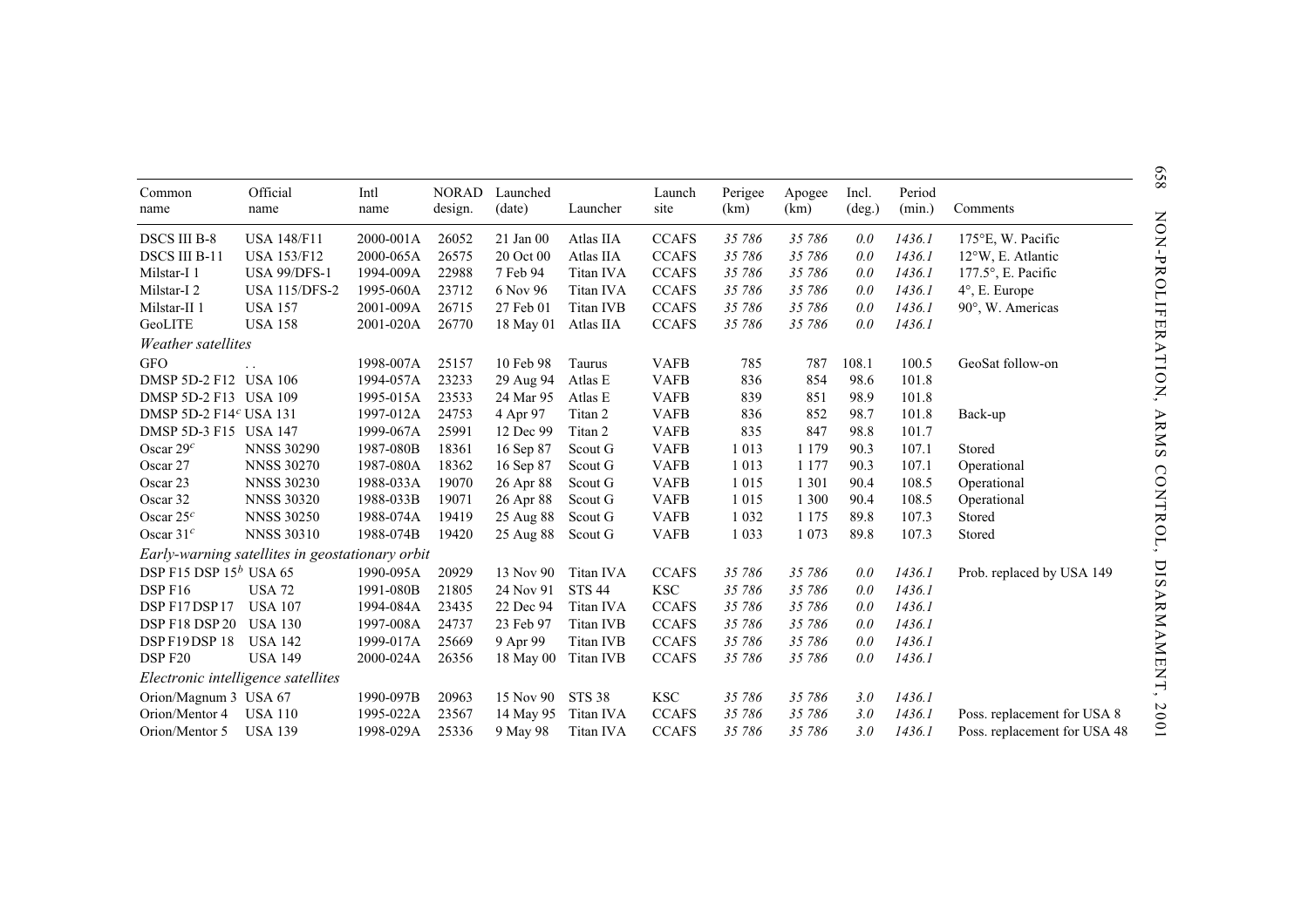| Mercury 1                       | <b>USA 105</b>                                   | 1994-054A | 23223 | 27 Aug 94  | Titan IVA  | <b>CCAFS</b> | 35 786  | 35 786  | 3.0  | 1436.1 |                         |
|---------------------------------|--------------------------------------------------|-----------|-------|------------|------------|--------------|---------|---------|------|--------|-------------------------|
| Mercury 2                       | <b>USA 118</b>                                   | 1996-026A | 23855 | 24 Apr 96  | Titan IVA  | <b>CCAFS</b> | 35 786  | 35 786  | 3.0  | 1436.1 |                         |
| Trumpet 1                       | <b>USA 103</b>                                   | 1994-026A | 23097 | 3 May 94   | Titan IVA  | <b>CCAFS</b> | 500     | 39850   | 63.4 | 717.7  | + HERITAGE              |
| Trumpet 2                       | <b>USA 112</b>                                   | 1995-034A | 23609 | 10 July 95 | Titan IVA  | <b>CCAFS</b> | 500     | 39850   | 63.4 | 717.7  | + HERITAGE              |
| Trumpet 3                       | <b>USA 136</b>                                   | 1997-068A | 25034 | 8 Nov 97   | Titan IVA  | <b>CCAFS</b> | 500     | 39850   | 63.4 | 717.7  | + EHF Polar Adjunct     |
|                                 | Electronic ocean surveillance satellites         |           |       |            |            |              |         |         |      |        |                         |
| <b>NOSS 2-1 SSU 1 USA 60</b>    |                                                  | 1990-050E | 20642 | 8 June 90  | Titan IV   | <b>VAFB</b>  | 883     | 1 3 3 2 | 63.4 | 107.4  |                         |
| <b>NOSS 2-1 SSU 2 USA 61</b>    |                                                  | 1990-050C | 20691 | 8 June 90  | Titan IV   | <b>VAFB</b>  | 883     | 1 3 3 2 | 63.4 | 107.4  |                         |
| NOSS 2-1 SSU 3 USA 62           |                                                  | 1990-050D | 20692 | 8 June 90  | Titan IV   | <b>VAFB</b>  | 885     | 1 3 3 0 | 63.4 | 107.4  |                         |
| <b>NOSS 2-2 SSU 1 USA 74</b>    |                                                  | 1991-076C | 21799 | 8 Nov 91   | Titan IV   | <b>VAFB</b>  | 919     | 1 2 9 6 | 63.4 | 107.4  |                         |
| <b>NOSS 2-2 SSU 2 USA 76</b>    |                                                  | 1991-076D | 21808 | 8 Nov 91   | Titan IV   | <b>VAFB</b>  | 918     | 1 2 9 7 | 63.4 | 107.4  |                         |
| NOSS 2-2 SSU 3 USA 77           |                                                  | 1991-076E | 21809 | 8 Nov 91   | Titan IV   | <b>VAFB</b>  | 919     | 1 2 9 6 | 63.4 | 107.4  |                         |
| <b>NOSS 2-3 SSU 1 USA 119</b>   |                                                  | 1996-029D | 23862 | 12 May 96  | Titan IV   | <b>VAFB</b>  | 1 0 2 6 | 1 1 8 9 | 63.4 | 107.4  |                         |
| NOSS 2-3 SSU 2 USA 120          |                                                  | 1996-029C | 23908 | 12 May 96  | Titan IV   | <b>VAFB</b>  | 1 0 2 7 | 1 1 8 8 | 63.4 | 107.4  |                         |
| NOSS 2-3 SSU 3 USA 121          |                                                  | 1996-029E | 23936 | 12 May 96  | Titan IV   | <b>VAFB</b>  | 1 0 2 6 | 1 1 8 9 | 63.4 | 107.4  |                         |
| <b>NOSS 3-1 SSU 1 USA 160</b>   |                                                  | 2001-040A | 26905 | 8 Sep 01   | Atlas 2AS  | <b>VAFB</b>  | 1 0 1 5 | 1 200   | 63.0 | 107.4  |                         |
| NOSS 3-1 SSU 2                  |                                                  | 2001-040C | 26907 | 8 Sep 01   | Atlas 2AS  | <b>VAFB</b>  | 1 0 1 4 | 1 202   | 63.0 | 107.4  |                         |
| Imagery intelligence satellites |                                                  |           |       |            |            |              |         |         |      |        |                         |
| Improved Crystal 2 USA 116      |                                                  | 1995-066A | 23728 | 5 Dec 95   | Titan IV   | <b>VAFB</b>  | 317     | 956     | 97.9 | 97.4   |                         |
| Improved Crystal 3 USA 129      |                                                  | 1996-072A | 24680 | 20 Dec 96  | Titan IV   | <b>VAFB</b>  | 284     | 989     | 97.9 | 97.5   |                         |
| Improved Crystal 4 USA 161      |                                                  | 2001-044A | 26934 | 5 Oct 01   | Titan IV   | <b>VAFB</b>  | 300     | 975     | 97.9 | 97.5   | Replaced USA 86         |
| 8X <sub>2</sub>                 | <b>USA 144</b>                                   | 1999-028A | 25744 | 22 May 99  | Titan IV   | <b>VAFB</b>  | 2687    | 3 1 3 3 | 63.4 | 148.5  |                         |
| Lacrosse/Onyx 2                 | <b>USA 69</b>                                    | 1991-017A | 21147 | 8 Mar 91   | Titan IV   | <b>VAFB</b>  | 649     | 655     | 68.0 | 97.8   |                         |
| Lacrosse/Onyx 3                 | <b>USA 133</b>                                   | 1997-064A | 25017 | 24 Oct 97  | Titan IV   | <b>VAFB</b>  | 658     | 668     | 57.0 | 98.0   |                         |
| Lacrosse/Onyx 4 USA 152         |                                                  | 2000-047A | 26473 | 17 Aug 00  | Titan IV   | <b>VAFB</b>  | 681     | 687     | 68.0 | 98.4   |                         |
|                                 | Minor military/technology development satellites |           |       |            |            |              |         |         |      |        |                         |
| Stacksat-TEX                    | P87-2/USA 57                                     | 1990-031B | 20561 | 4 Nov 90   | Atlas E    | <b>VAFB</b>  | 616     | 747     | 89.8 | 98.3   | Transceiver experiment  |
| <b>RADCAL</b>                   | $P92-1$                                          | 1993-041A | 22698 | 25 June 93 | Scout      | <b>VAFB</b>  | 753     | 881     | 89.6 | 101.2  | Radar calibration       |
| <b>REX II</b>                   | P89-1A                                           | 1996-014A | 23814 | 9 Mar 96   | Pegasus XL | <b>VAFB</b>  | 799     | 829     | 90.0 | 101.1  | Radiation Experiment II |
| <b>FORTE</b>                    | $P92-A$                                          | 1997-047A | 24920 | 28 Aug 97  | Pegasus XL | <b>VAFB</b>  | 793     | 828     | 70.0 | 101.1  | d                       |
| <b>ARGOS</b>                    | P91-1                                            | 1999-008A | 25634 | 24 Feb 99  | Delta 2    | <b>VAFB</b>  | 822     | 838     | 98.9 | 101.5  | $\boldsymbol{e}$        |
| MTI                             | P97-3                                            | 2000-014A | 26102 | 12 Mar 00  | Taurus     | <b>VAFB</b>  | 551     | 584     | 97.4 | 96.0   | $\mathcal{f}$           |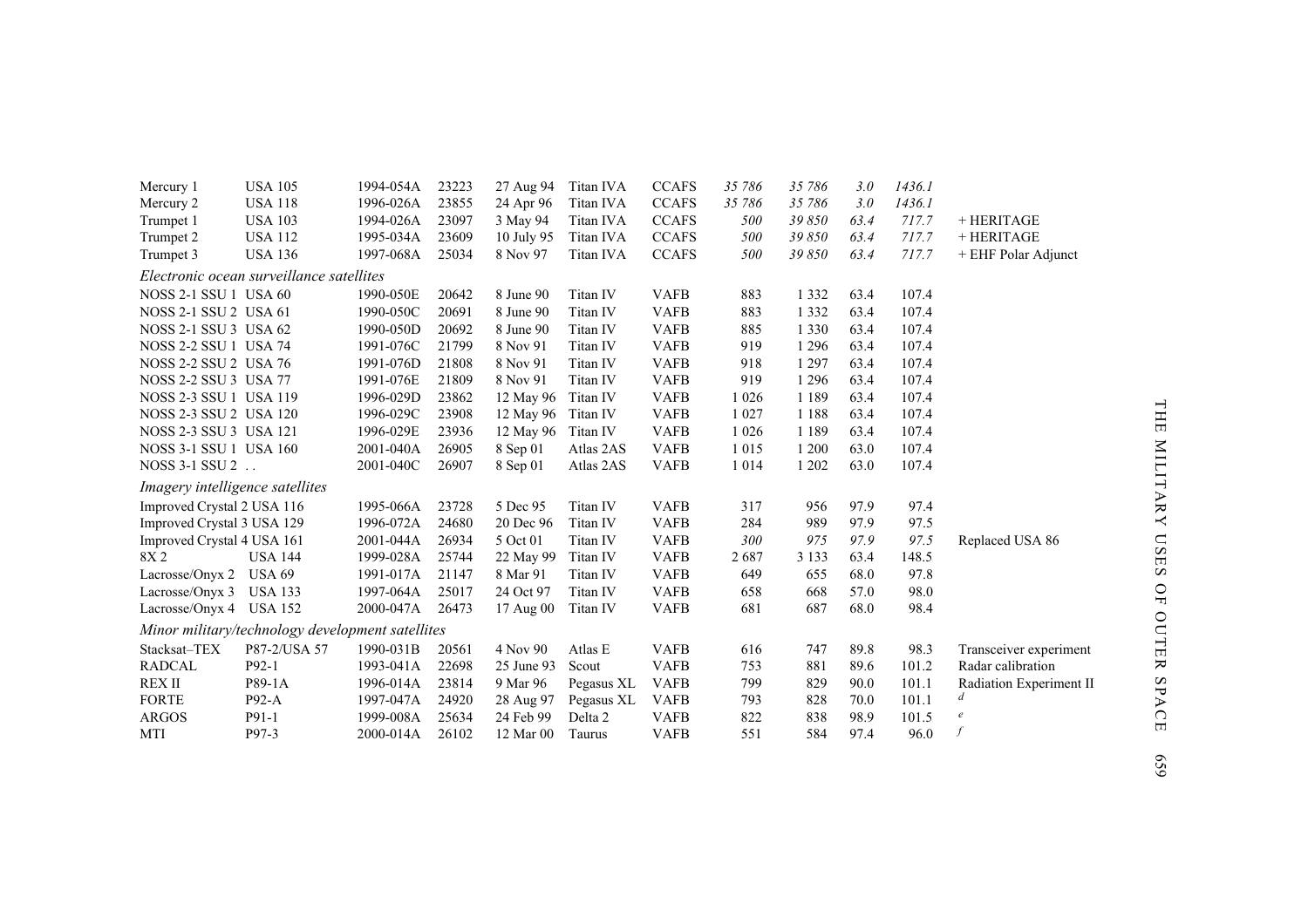| Common<br>name            | Official<br>name | Intl<br>name                       | <b>NORAD</b><br>design. | Launched<br>(date)          | Launcher            | Launch<br>site       | Perigee<br>(km) | Apogee<br>(km) | Incl.<br>$(\text{deg.})$ | Period<br>(min.) | Comments |
|---------------------------|------------------|------------------------------------|-------------------------|-----------------------------|---------------------|----------------------|-----------------|----------------|--------------------------|------------------|----------|
| $TSX-5$<br>MightySat II.1 | P95-2<br>P99-1   | 2000-030A 26374<br>2000-042A 26414 |                         | $7$ June $00$<br>19 July 00 | Pegasus<br>Minotaur | VAFB<br><b>CCAFS</b> | 404<br>483      | -660<br>507    | 68.9<br>97.8             | 105.8<br>94.5    | g        |

## **Table 11.2.** Russian operational military satellites, as of 31 December 2001

| Common<br>name                                       | Official<br>name                                                                                                                               | Intl<br>name                 | <b>NORAD</b><br>design. | Launched<br>(date)      | Launcher            | Launch<br>site              | Perigee<br>(km) | Apogee<br>(km) | Incl.<br>$(\text{deg.})$ | Period<br>(min.) | Comments                     |
|------------------------------------------------------|------------------------------------------------------------------------------------------------------------------------------------------------|------------------------------|-------------------------|-------------------------|---------------------|-----------------------------|-----------------|----------------|--------------------------|------------------|------------------------------|
| TSX-5<br>MightySat II.1                              | P95-2<br>P99-1                                                                                                                                 | 2000-030A<br>2000-042A 26414 | 26374                   | 7 June 00<br>19 July 00 | Pegasus<br>Minotaur | <b>VAFB</b><br><b>CCAFS</b> | 404<br>483      | 1660<br>507    | 68.9<br>97.8             | 105.8<br>94.5    | $\boldsymbol{g}$             |
|                                                      | <i>Note:</i> In the column <i>Launched (date)</i> , '00' = 2000, '01' = 2001.<br>$\alpha$ Figures in italics = orbital elements are estimated. |                              |                         |                         |                     |                             |                 |                |                          |                  |                              |
|                                                      | $b$ Inactive/retired spacecraft.                                                                                                               |                              |                         |                         |                     |                             |                 |                |                          |                  |                              |
|                                                      | $c$ Back-up/spare spacecraft.                                                                                                                  |                              |                         |                         |                     |                             |                 |                |                          |                  |                              |
|                                                      | $d$ Fast on-orbit recording transient events.                                                                                                  |                              |                         |                         |                     |                             |                 |                |                          |                  |                              |
|                                                      | <sup>e</sup> Advanced research and global observation satellite.                                                                               |                              |                         |                         |                     |                             |                 |                |                          |                  |                              |
|                                                      | $f$ Multi-spectral thermal imager.                                                                                                             |                              |                         |                         |                     |                             |                 |                |                          |                  |                              |
|                                                      | <sup>g</sup> Tri-service experiments mission.                                                                                                  |                              |                         |                         |                     |                             |                 |                |                          |                  |                              |
|                                                      |                                                                                                                                                |                              |                         |                         |                     |                             |                 |                |                          |                  |                              |
|                                                      |                                                                                                                                                |                              |                         |                         |                     |                             |                 |                |                          |                  |                              |
|                                                      | Table 11.2. Russian operational military satellites, as of 31 December 2001                                                                    |                              |                         |                         |                     |                             |                 |                |                          |                  |                              |
| Common                                               | Official                                                                                                                                       | Intl                         | <b>NORAD</b>            | Launched                |                     | Launch                      | Perigee         | Apogee         | Incl.                    | Period           |                              |
|                                                      | name                                                                                                                                           | name                         | design.                 | (date)                  | Launcher            | site                        | (km)            | (km)           | $(\text{deg.})$          | (min.)           | Comments                     |
| name                                                 | Navigation satellites in low earth orbit                                                                                                       |                              |                         |                         |                     |                             |                 |                |                          |                  |                              |
|                                                      | $Cosmos$ 2195                                                                                                                                  | 1992-36A                     | 22006                   | 1 July 92               | Cosmos-3M Plesetsk  |                             | 955             | 1 0 1 0        | 82.9                     | 104.7            | Plane 1, off status unclear  |
|                                                      | Cosmos 2218                                                                                                                                    | 1992-73A                     | 22207                   | 29 Oct 92               | Cosmos-3M Plesetsk  |                             | 967             | 1 0 1 3        | 82.9                     | 104.9            | Replaced by Cosmos 2366      |
| Parus $76a$<br>Parus $77^a$<br>Parus 78 <sup>a</sup> | Cosmos 2233                                                                                                                                    | 1993-08A                     | 22487                   | 9 Feb 93                | Cosmos-3M Plesetsk  |                             | 952             | 1 0 0 8        | 82.9                     | 104.6            | Plane 5, active 1999         |
| Parus 79 <sup>a</sup>                                | Cosmos 2239                                                                                                                                    | 1993-20A                     | 22590                   | 1 Apr 93                | Cosmos-3M Plesetsk  |                             | 964             | 998            | 82.9                     | 104.7            | Plane 4, off active 1999     |
|                                                      | Cosmos 2266                                                                                                                                    | 1993-70A                     | 22888                   | 2 Nov 93                | Cosmos-3M Plesetsk  |                             | 964             | 998            | 82.9                     | 104.7            | (Plane 1)                    |
| Parus $80a$<br>Parus 81 <sup>a</sup>                 | Cosmos 2279                                                                                                                                    | 1994-24A                     | 23092                   | 26 Apr 94               | Cosmos-3M Plesetsk  |                             | 948             | 1017           | 82.9                     | 104.7            | Replaced by Cosmos 378       |
| Parus $84^a$                                         | Cosmos 2327                                                                                                                                    | 1996-04A                     | 23773                   | 16 Jan 96               | Cosmos-3M Plesetsk  |                             | 950             | 1 0 2 0        | 83.0                     | 104.8            | Replaced by Cosmos 2334      |
| Parus 85 <sup>a</sup>                                | Cosmos 2334                                                                                                                                    | 1996-52A                     | 24304                   | 5 Sep 96                | Cosmos-3M Plesetsk  |                             | 967             | 1 0 0 9        | 82.9                     | 104.8            | Plane 2, standby active 1999 |
| Parus 86                                             | Cosmos 2336                                                                                                                                    | 1996-71A                     | 24677                   | 20 Dec 96               | Cosmos-3M Plesetsk  |                             | 978             | 1 0 1 1        | 82.9                     | 105.0            | Plane 4                      |
| Parus 87                                             | Cosmos 2341                                                                                                                                    | 1997-17A                     | 24772                   | 17 Apr 97               | Cosmos-3M Plesetsk  |                             | 975             | 1014           | 82.9                     | 105.0            | Plane 2                      |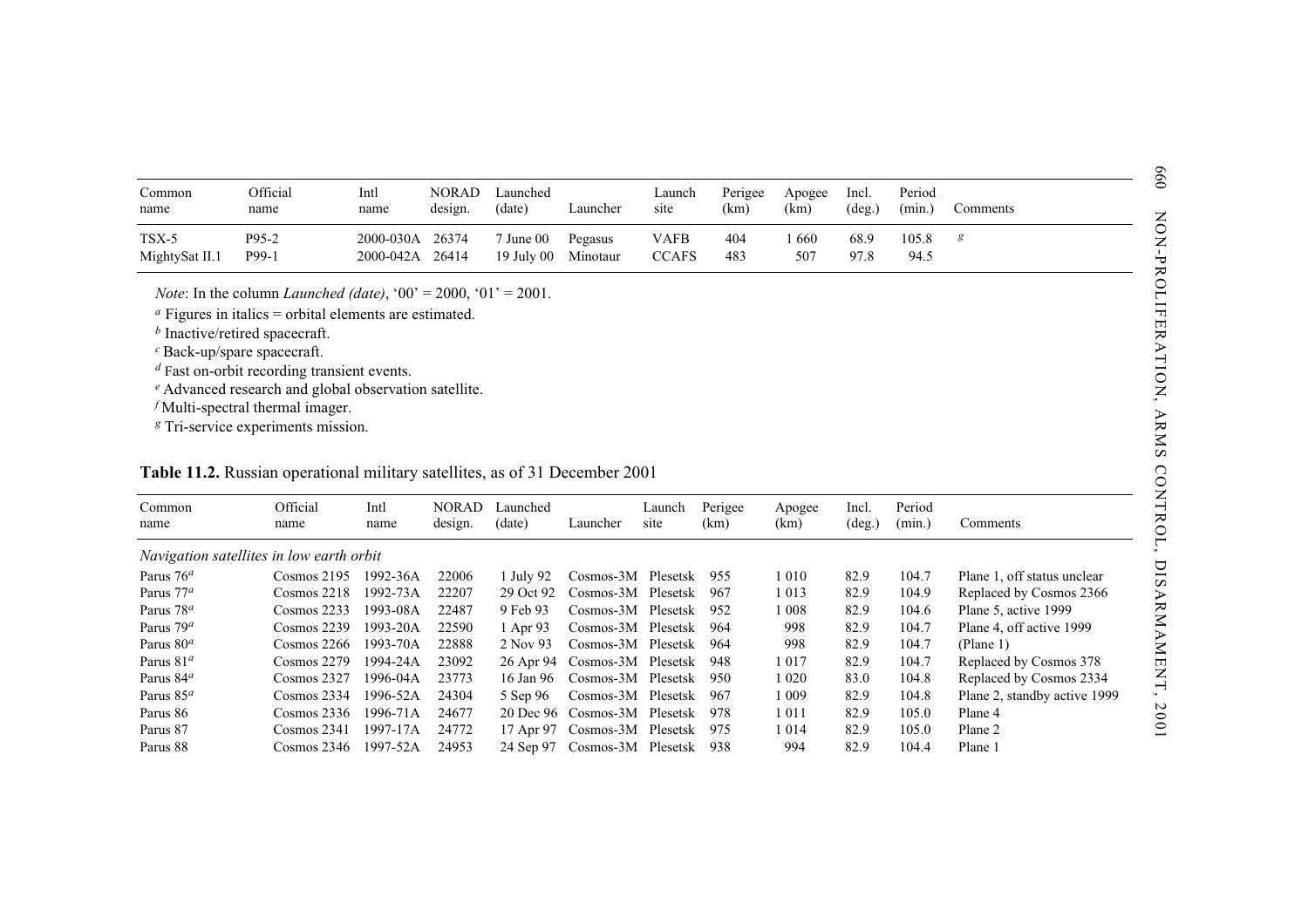| Parus 89                                      | Cosmos $2361$        | 1998-76A     | 25590 | 24 Dec 98           | Cosmos-3M Plesetsk            |                 | 966     | 1 0 1 5 | 82.9 | 104.9 | Plane 5                       |
|-----------------------------------------------|----------------------|--------------|-------|---------------------|-------------------------------|-----------------|---------|---------|------|-------|-------------------------------|
| Parus 90                                      | Cosmos 2366          | 1999-45A     | 25892 |                     | 26 Aug 99 Cosmos-3M Plesetsk  |                 | 960     | 1 0 0 9 | 82.9 | 104.7 | Plane 3, replaced Cosmos 2218 |
| Parus 91                                      | Cosmos 2378 2001-23A |              | 26818 |                     | 29 May 01 Cosmos-3M Plesetsk  |                 | 961     | 1 0 1 2 | 82.9 | 104.8 | Plane 6, replaced Cosmos 2279 |
| Navigation satellites in medium earth orbit   |                      |              |       |                     |                               |                 |         |         |      |       |                               |
| GLONASS 72 766 <sup>a</sup>                   | $Cosmos$ 2308        | 1995-09B     | 23512 | 7 Mar 95            | Proton-K                      | Baikonur 19 042 |         | 19 218  | 63.8 | 675.7 | Withdrawn 31 Oct. 2001        |
| GLONASS 75 781 <sup>a</sup>                   | Cosmos 2317          | 1995-37B     | 23621 | 24 July 95          | Proton-K                      | Baikonur 19 086 |         | 19 174  | 64.9 | 675.7 | Withdrawn 31 Oct. 2001        |
| GLONASS 76 785 <sup>a</sup>                   | Cosmos 2318          | 1995-37B     | 23622 | 24 July 95 Proton-K |                               | Baikonur 19 052 |         | 19 20 8 | 64.9 | 675.7 | Withdrawn 6 Apr. 2001         |
| GLONASS 78 778 <sup>a</sup>                   | Cosmos 2324          | 1995-68B     | 23735 | 13 Dec 95           | Proton-K                      | Baikonur 19 117 |         | 19 143  | 64.9 | 675.7 | Withdrawn 30 Dec. 2001        |
| <b>GLONASS 80 786</b>                         | Cosmos 2362          | 1998-77A     | 25593 | 30 Dec 98           | Proton-K                      | Baikonur 19 105 |         | 19 155  | 65.2 | 675.7 | Replaced Cosmos 2235          |
| <b>GLONASS 81 784</b>                         | Cosmos 2363          | 1998-77B     | 25594 | 30 Dec 98           | Proton-K                      | Baikonur 19 104 |         | 19 15 6 | 65.1 | 675.7 |                               |
| <b>GLONASS 82 779</b>                         | Cosmos 2364          | 1998-77C     | 25595 | 30 Dec 98           | Proton-K                      | Baikonur 19 126 |         | 19 134  | 65.2 | 675.7 |                               |
| <b>GLONASS 83 783</b>                         | Cosmos 2374          | 2000-63A     | 26564 | 13 Oct 00           | Proton-K                      | Baikonur 19 120 |         | 19 140  | 64.7 | 675.7 |                               |
| <b>GLONASS 84 787</b>                         | Cosmos 2375          | $2000 - 63B$ | 26565 | 13 Oct 00           | Proton-K                      | Baikonur 19 126 |         | 19 134  | 64.7 | 675.7 |                               |
| <b>GLONASS 85 788</b>                         | Cosmos 2376          | 2000-63C     | 26566 | 13 Oct 00           | Proton-K                      | Baikonur 19 030 |         | 19 230  | 64.7 | 675.7 |                               |
| <b>GLONASS 86 790</b>                         | Cosmos 2380          | 2001-53C     | 26987 | 1 Dec 01            | Proton-K                      | Baikonur 19 114 |         | 19 14 6 | 64.8 | 675.7 |                               |
| <b>GLONASS 87 789</b>                         | Cosmos 2381          | 2001-53B     | 26988 | 1 Dec 01            | Proton-K                      | Baikonur 19 069 |         | 19 19 1 | 64.8 | 675.7 |                               |
| <b>GLONASS 88 711</b>                         | Cosmos 2382          | 2001-53A     | 26989 | 1 Dec 01            | Proton-K                      | Baikonur 19 115 |         | 19 145  | 64.8 | 675.7 |                               |
| Communications satellites in low earth orbit  |                      |              |       |                     |                               |                 |         |         |      |       |                               |
| Strela-3                                      | Cosmos 2337 1997-06D |              | 24728 | 14 Feb 97           | Tsyklon 3 Plesetsk            |                 | 1 4 0 2 | 1412    | 82.6 | 113.9 |                               |
| Strela-3                                      | Cosmos 2338          | 1997-06E     | 24729 | 14 Feb 97           | Tsyklon 3 Plesetsk            |                 | 1408    | 1413    | 82.6 | 114.0 |                               |
| Strela-3                                      | $Cosmos$ 2339        | 1997-06F     | 24730 | 14 Feb 97           | Tsyklon 3 Plesetsk            |                 | 1411    | 1415    | 82.6 | 114.0 |                               |
| Strela-3                                      | Cosmos 2352          | 1998-36A     | 25363 |                     | 16 June 98 Tsyklon 3 Plesetsk |                 | 1 3 1 2 | 1872    | 82.6 | 118.0 |                               |
| Strela-3                                      | $Cosmos$ 2353        | 1998-36B     | 25364 |                     | 16 June 98 Tsyklon 3 Plesetsk |                 | 1 3 0 2 | 1867    | 82.6 | 117.8 |                               |
| Strela-3                                      | Cosmos 2354          | 1998-36C     | 25365 |                     | 16 June 98 Tsyklon 3 Plesetsk |                 | 1 3 0 8 | 1870    | 82.6 | 117.9 |                               |
| Strela-3                                      | $Cosmos$ 2355        | 1998-36D     | 25366 |                     | 16 June 98 Tsyklon 3 Plesetsk |                 | 1 3 0 4 | 1866    | 82.6 | 117.8 |                               |
| Strela-3                                      | Cosmos 2356          | 1998-36E     | 25367 |                     | 16 June 98 Tsyklon 3 Plesetsk |                 | 1 2 9 9 | 1865    | 82.6 | 117.8 |                               |
| Strela-3                                      | Cosmos 2357          | 1998-36F     | 25368 |                     | 16 June 98 Tsyklon 3 Plesetsk |                 | 1 2 9 5 | 1861    | 82.6 | 117.7 |                               |
| Strela-3                                      | Cosmos 2384          | 2001-58D     | 27058 | 27 Dec 01           | Tsyklon 3 Plesetsk            |                 | 1411    | 1418    | 82.5 | 114.1 |                               |
| Strela-3                                      | Cosmos 2385          | 2001-58E     | 27059 | 27 Dec 01           | Tsyklon 3 Plesetsk            |                 | 1416    | 1417    | 82.5 | 114.1 |                               |
| Strela-3                                      | Cosmos 2386          | 2001-58F     | 27060 | 27 Dec 01           | Tsyklon 3 Plesetsk            |                 | 1 4 0 4 | 1417    | 82.5 | 114.0 |                               |
| Communications satellites in elliptical orbit |                      |              |       |                     |                               |                 |         |         |      |       |                               |
| Molniya-M 3-44                                | $\ddotsc$            | 1993-25A     | 22633 |                     | 21 Apr 93 Molniya-M Plesetsk  |                 | 904     | 39 457  | 64.6 | 717.8 |                               |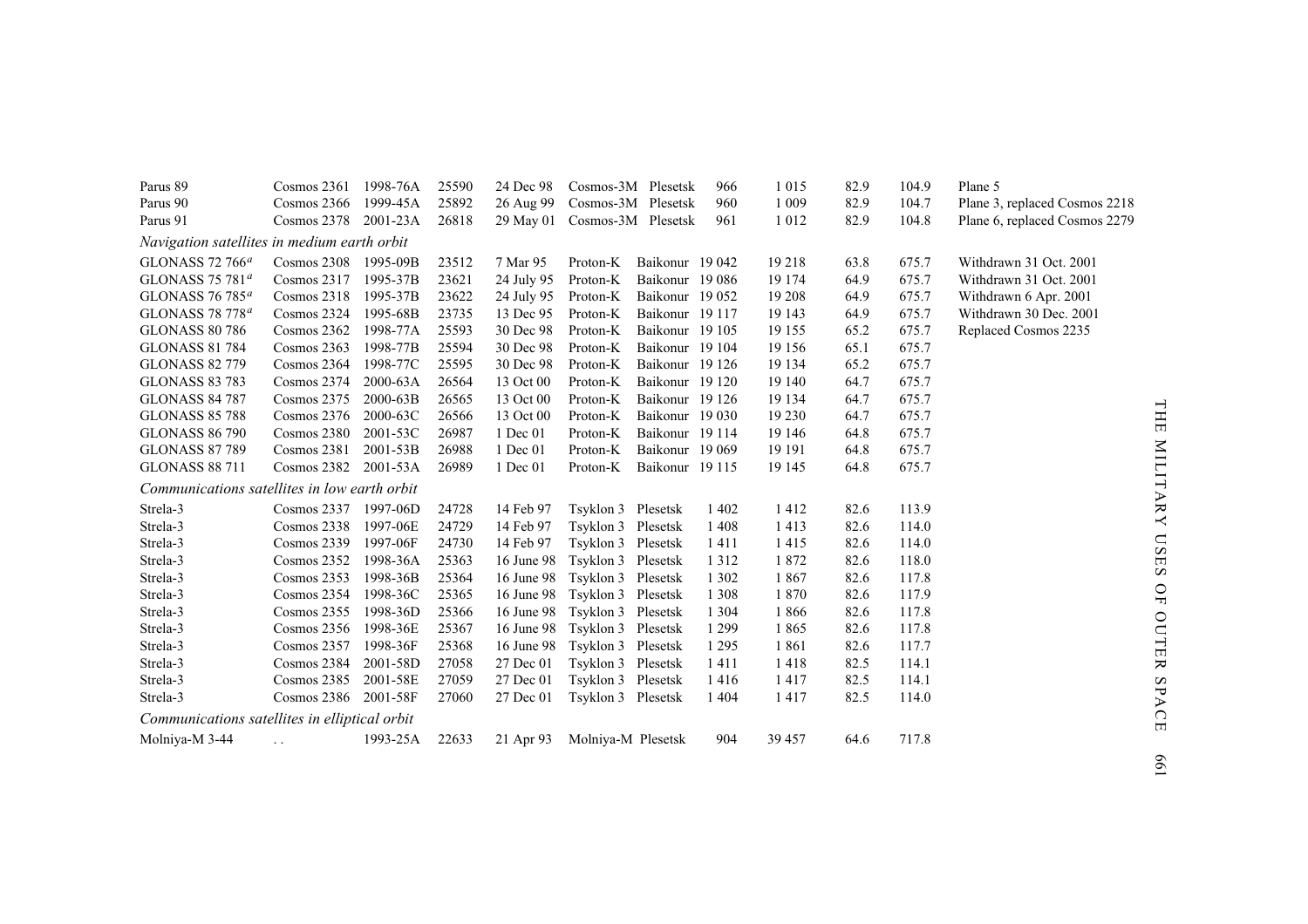| Common<br>name                                   | Official<br>name       | Intl<br>name | <b>NORAD</b><br>design. | Launched<br>(date) | Launcher  | Launch<br>site  | Perigee<br>(km) | Apogee<br>(km) | Incl.<br>$(\text{deg.})$ | Period<br>(min.) | Comments             |
|--------------------------------------------------|------------------------|--------------|-------------------------|--------------------|-----------|-----------------|-----------------|----------------|--------------------------|------------------|----------------------|
| Molniya-M 3-45                                   | $\ddot{\phantom{0}}$   | 1993-49A     | 22729                   | 4 Aug 93           | Molniya-M | Plesetsk        | 2 2 9 9         | 38 082         | 64.5                     | 718.3            |                      |
| Molniya-M 3-46                                   | $\ddot{\phantom{a}}$ . | 1994-51A     | 23211                   | 23 Aug 94          | Molniya-M | Plesetsk        | 1 7 7 0         | 38 5 8 6       | 64.9                     | 717.8            |                      |
| Molniya-M 3-47                                   | $\ddotsc$              | 1995-42A     | 23642                   | 9 Aug 95           | Molniya-M | Plesetsk        | 1 1 1 2         | 39 236         | 64.1                     | 717.6            |                      |
| Molniya-M 3-48                                   | $\ddot{\phantom{1}}$ . | 1996-60A     | 24640                   | 24 Oct 96          | Molniya-M | Plesetsk        | 1634            | 38 7 26        | 64.8                     | 717.9            |                      |
| Molniya-M 3-49                                   | $\ddot{\phantom{0}}$   | 1998-40A     | 25379                   | 1 July 98          | Molniya-M | Plesetsk        | 496             | 39 848         | 63.7                     | 717.6            |                      |
| Molniya-M 3-50                                   | $\ddot{\phantom{0}}$   | 1999-36A     | 25847                   | 8 July 99          | Molniya-M | Plesetsk        | 1 5 4 7         | 38 809         | 63.4                     | 717.8            |                      |
| Molniya-M 3-51                                   | $\ddot{\phantom{0}}$   | 2001-30A     | 26867                   | 20 July 01         | Molniya-M | Plesetsk        | 670             | 39 678         | 62.9                     | 717.7            | K-1 improved         |
| Molniya-M 3-52                                   | $\ddotsc$              | 2001-50A     | 26970                   | 25 Oct 01          | Molniya-M | Plesetsk        | 627             | 39 717         | 62.9                     | 717.5            |                      |
| Communications satellites in geostationary orbit |                        |              |                         |                    |           |                 |                 |                |                          |                  |                      |
| Luch-5                                           | Luch                   | 1994-82A     | 23426                   | 16 Dec 94          | Proton    | Baikonur 35 738 |                 | 35 772         | 3.1                      | 1434.4           | $110^{\circ}$ W      |
| Luch-6                                           | Luch 1                 | 1995-54A     | 23680                   | 11 Oct 95          | Proton    | Baikonur 35 757 |                 | 35 818         | 2.1                      | 1436.1           | $74^{\circ}E$        |
| Potok/Geizer 6                                   | Cosmos 2085            | 1990-61A     | 20693                   | 18 July 90         | Proton    | Baikonur 35 773 |                 | 35 802         | 7.0                      | 1436.0           | $70^{\circ}E$        |
| Potok/Geizer 7                                   | Cosmos 2172            | 1991-79A     | 21789                   | 22 Nov 91          | Proton    | Baikonur 35 760 |                 | 35802          | 6.1                      | 1435.7           | $4^{\circ}W$         |
| Potok/Geizer 8                                   | Cosmos 2291            | 1994-60A     | 23267                   | 21 Sep 94          | Proton    | Baikonur 35 790 |                 | 35 848         | 4.1                      | 1437.7           | $95^{\circ}$ W       |
| Potok/Geizer 9                                   | Cosmos 2319            | 1995-45A     | 23653                   | 30 Aug 95          | Proton    | Baikonur 35 780 |                 | 35 807         | 3.4                      | 1436.4           | $20^{\circ}$ W       |
| Potok/Geizer 11                                  | Cosmos 2371            | 2000-36A     | 26394                   | $4$ July 00        | Proton    | Baikonur 35 770 |                 | 35 802         | 0.2                      | 1436.0           | $79^{\circ}E$        |
| Raduga 29                                        | $\ddot{\phantom{0}}$   | 1993-13A     | 22557                   | 25 Mar 93          | Proton    | Baikonur 35 772 |                 | 35 803         | 5.1                      | 1436.0           | $12^{\circ}E$        |
| Raduga 30                                        | $\ddot{\phantom{0}}$   | 1993-62A     | 22836                   | 30 Sep 93          | Proton    | Baikonur 35 782 |                 | 35 792         | 4.7                      | 1436.0           | $69^{\circ}E$        |
| Raduga 1-3                                       | $\ddot{\phantom{0}}$   | 1994-08A     | 22981                   | 5 Feb 94           | Proton    | Baikonur 35 766 |                 | 35 783         | 4.5                      | 1435.5           | $52^{\circ}E$        |
| Raduga 1-4                                       |                        | 1999-10A     | 25642                   | 28 Feb 99          | Proton K  | Baikonur 35 783 |                 | 35 792         | 2.1                      | 1436.0           | $35^{\circ}E$        |
| Raduga 1-5                                       | Cosmos 2372            | 2000-49A     | 26477                   | 28 Aug 00          | Proton K  | Baikonur 35 775 |                 | 35 787         | 0.3                      | 1435.9           | $52^{\circ}E$        |
| Raduga 1-6                                       | $\ddot{\phantom{0}}$   | 2001-45A     | 26936                   | 6 Oct 01           | Proton K  | Baikonur 35 773 |                 | 35 802         | 1.3                      | 1436.2           | 83°E                 |
| Early-warning satellites in elliptical orbit     |                        |              |                         |                    |           |                 |                 |                |                          |                  |                      |
| Oko-77                                           | Cosmos 2340            | 1997-15A     | 24761                   | 9 Apr 97           | Molniya-M | Plesetsk        | 3 0 2 2         | 37 391         | 64.6                     | 718.9            | Replaced Cosmos 2217 |
| Oko-78                                           | Cosmos 2342            | 1997-22A     | 24800                   | 14 May 97          | Molniya-M | Plesetsk        | 2 3 0 3         | 38 0 29        | 66.4                     | 717.3            |                      |
| Oko-79                                           | Cosmos 2351            | 1998-27A     | 25327                   | 8 May 98           | Molniya-M | Plesetsk        | 2 5 5 8         | 37818          | 63.3                     | 718.2            |                      |
| Oko-80                                           | Cosmos 2368            | 1999-73A     | 26042                   | 28 Dec 99          | Molniya-M | Plesetsk        | 1 3 1 9         | 39 017         | 61.2                     | 717.4            |                      |
|                                                  |                        |              |                         |                    |           |                 |                 |                |                          |                  |                      |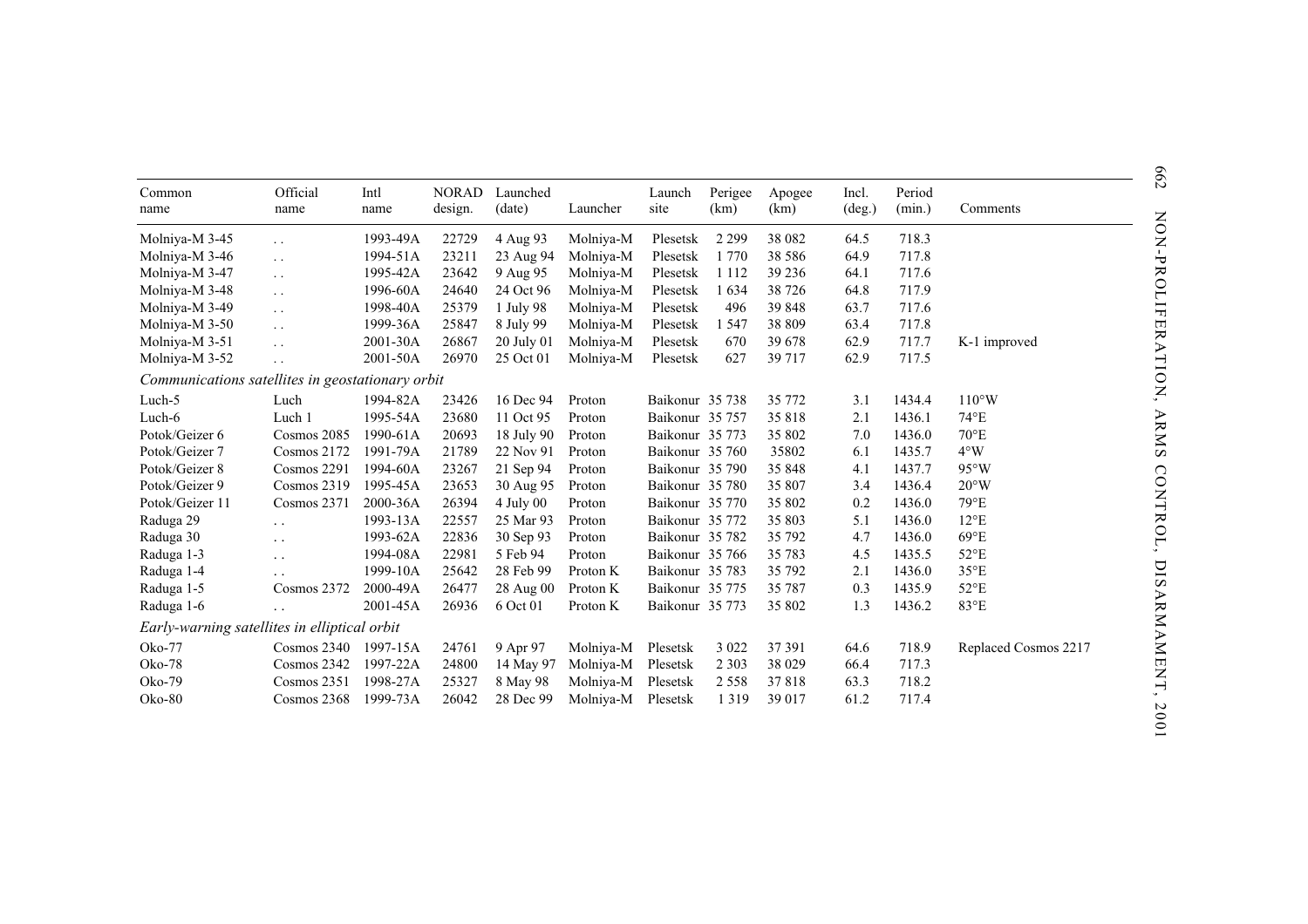| Early-warning satellites in geostationary orbit |               |          |       |            |           |                 |      |         |      |        |                         |
|-------------------------------------------------|---------------|----------|-------|------------|-----------|-----------------|------|---------|------|--------|-------------------------|
| Prognoz 12                                      | $Cosmos$ 2350 | 1998-25A | 25315 | 28 Apr 98  | Proton    | Baikonur 35 760 |      | 35 802  |      | 1436   | 82°E, Asian coverage    |
| Prognoz 13                                      | Cosmos 2379   | 2001-37A | 26892 | 25 Aug 01  | Proton    | Baikonur 35 782 |      | 35 793  | 2.0  | 1436.2 | 24°W, USA coverage      |
| Electronic intelligence satellites              |               |          |       |            |           |                 |      |         |      |        |                         |
| Tselina- $D^a$                                  | Cosmos 2221   | 1992-80A | 22236 | 24 Nov 92  | Tsyklon 3 | Plesetsk        | 619  | 643     | 82.5 | 97.3   |                         |
| Tselina- $D^a$                                  | Cosmos 2228   | 1992-94A | 22286 | 25 Dec 92  | Tsyklon 3 | Plesetsk        | 614  | 648     | 82.5 | 97.3   |                         |
| Tselina- $D^a$                                  | Cosmos 2242   | 1993-24A | 22626 | 16 Apr 93  | Tsyklon 3 | Plesetsk        | 615  | 647     | 82.5 | 97.3   |                         |
| Tselina-2                                       | Cosmos 2219   | 1992-76A | 22219 | 17 Nov 92  | Zenit-2   | Baikonur        | 834  | 863     | 71.1 | 101.9  | Status?                 |
| Tselina-2                                       | Cosmos 2227   | 1992-93A | 22284 | 25 Dec 92  | Zenit-2   | Baikonur        | 847  | 853     | 71.0 | 101.9  | Status?                 |
| Tselina-2                                       | Cosmos 2237   | 1993-16A | 22565 | 26 Mar 93  | Zenit-2   | Baikonur        | 844  | 858     | 70.9 | 101.9  | Status?                 |
| Tselina- $2^a$                                  | Cosmos 2263   | 1993-59A | 22802 | 16 Sep 93  | Zenit-2   | Baikonur        | 845  | 856     | 70.9 | 101.9  |                         |
| Tselina-2                                       | Cosmos 2278   | 1994-23A | 23087 | 23 Apr 94  | Zenit-2   | Baikonur        | 842  | 856     | 71.0 | 101.9  | Status?                 |
| Tselina-2                                       | Cosmos 2297   | 1994-77A | 23404 | 24 Nov 94  | Zenit-2   | Baikonur        | 841  | 857     | 71.0 | 101.9  |                         |
| Tselina-2                                       | Cosmos 2322   | 1995-58A | 23704 | 31 Oct 95  | Zenit-2   | Baikonur        | 846  | 852     | 71.0 | 101.9  |                         |
| Tselina-2                                       | Cosmos 2333   | 1996-51A | 24297 | 4 Sep 96   | Zenit-2   | Baikonur        | 845  | 856     | 70.9 | 101.9  | New heavy ELINT class   |
| Tselina-2                                       | Cosmos 2360   | 1998-45A | 25406 | 28 July 98 | Zenit-2   | Baikonur        | 844  | 856     | 70.9 | 101.9  |                         |
| Tselina-2                                       | Cosmos 2369   | 2000-06A | 26069 | 3 Feb 00   | Zenit-2   | Baikonur        | 846  | 853     | 71.0 | 101.9  |                         |
| Electronic ocean surveillance satellites        |               |          |       |            |           |                 |      |         |      |        |                         |
| <b>US-PM 10</b>                                 | Cosmos 2367   | 1999-72A | 26040 | 26 Dec 99  | Tsyklon 2 | Baikonur        | 399  | 470     | 65.0 | 93.2   |                         |
| <b>US-PM 11</b>                                 | Cosmos 2383   | 2001-57A | 27053 | 20 Dec 01  | Tsyklon 2 | Baikonur        | 405  | 417     | 65.0 | 92.7   |                         |
| Imagery intelligence satellites                 |               |          |       |            |           |                 |      |         |      |        |                         |
| Yantar-4K1 <sup>a</sup>                         | Cosmos 2377   | 2001-22A | 26775 | 29 May 01  | Soyuz     | Baikonur        | 170  | 260     | 67.1 | 88.8   | Re-entered 10 Oct. 2001 |
| Arkon 1                                         | Cosmos 2344   | 1997-28A | 24827 | 6 June 97  | Proton    | Baikonur        | 1469 | 2 7 7 2 | 63.4 | 129.9  |                         |

*Note*: In the column *Launched (date)*, '00' = 2000, '01' = 2001.

*a* Inactive or back-up.